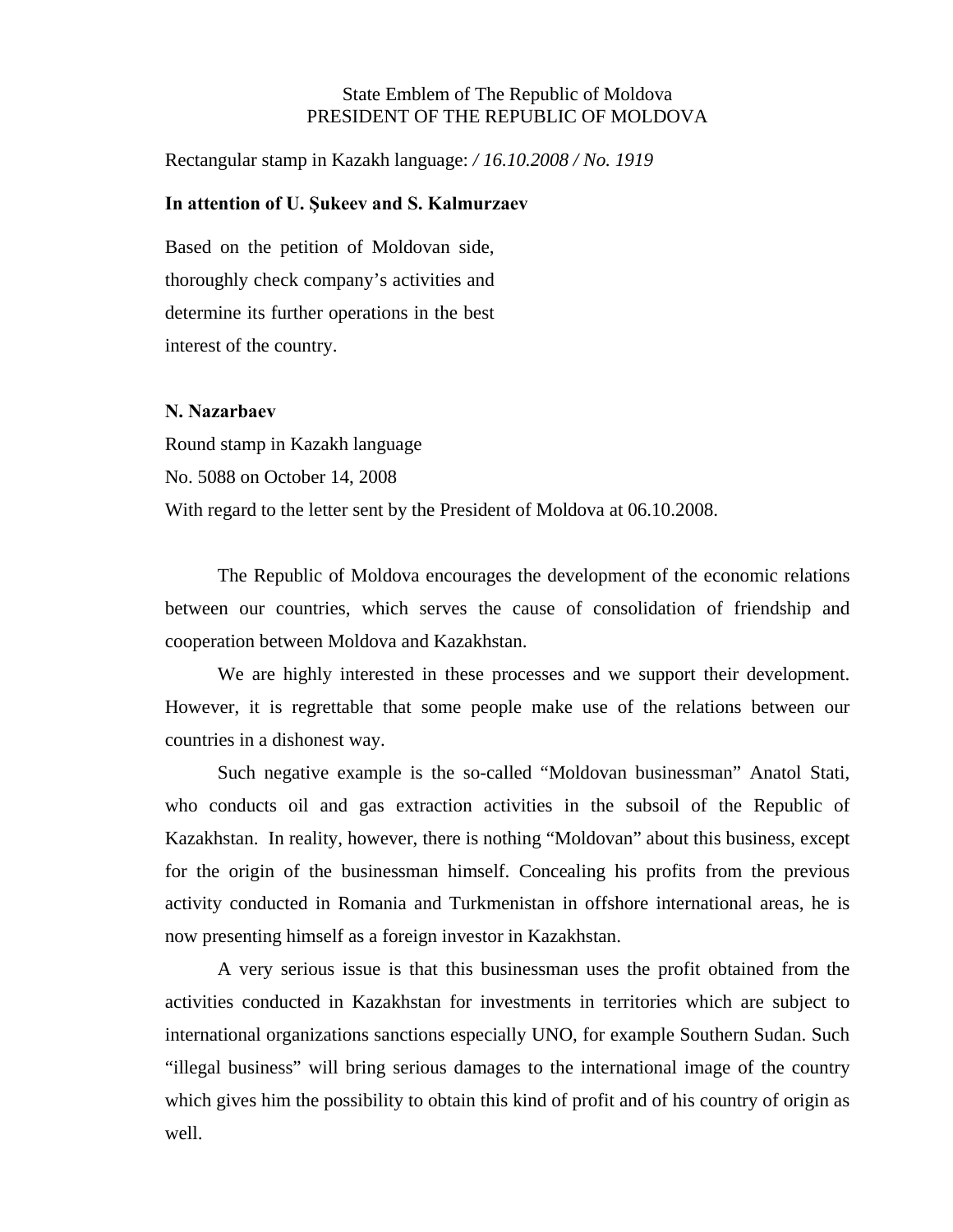Lately, in order to have a political cover for his business, A. Stati entered politics, and he is particularly interested in the external politics of Moldova, lobbying for the supporters of the interstate commercial agreements with parties which are subjected to ONU sanctions.

To His Excellency Mr. Nursultan NAZARBAEV, President of The Republic of Kazakhstan Rectangular stamp: *16.10.2008. 1919.*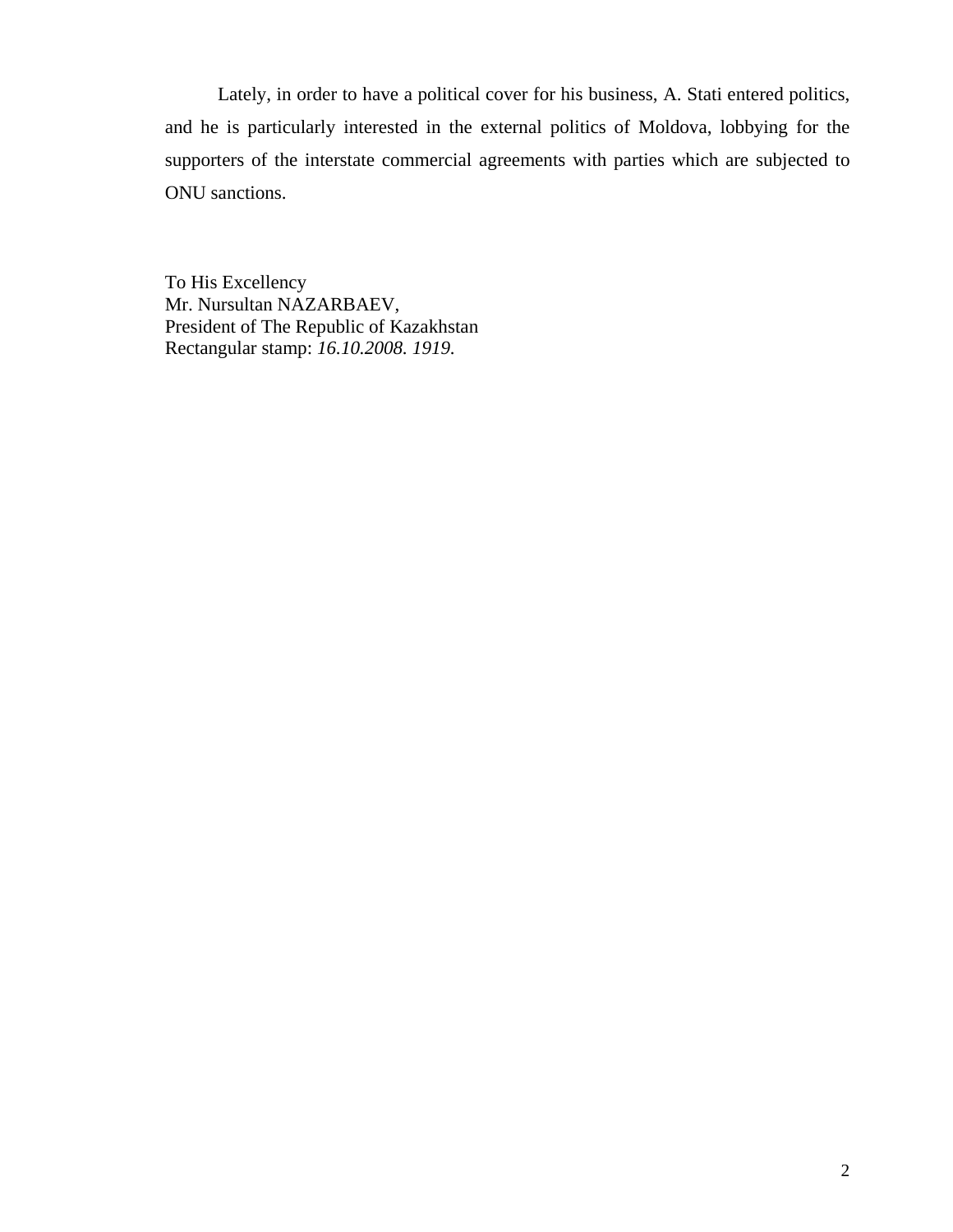*Illegible* 

# State emblem of the Republic of Kazakhstan **PRESIDENT OF THE AGENCY OF THE REPUBLIC OF KAZAKHSTAN FOR FIGHTING ECONOMIC AND CORRUPTION CRIMES (FINANCIAL POLICE)**

Rectangular stamp in Kazakh language: *illegible / 16.10.2008 / No. 1919, Illegible signature*

## **Ibraimov P.**  No. 12501, 15<sup>2008</sup>.

### *Illegible*

Two rectangular stamps in Kazakh language.

The Republic of Moldova encourages the development of the economic relations between our countries, which serves the cause of consolidation of friendship and cooperation between Moldova and Kazakhstan.

We are highly interested in these processes and we support their development. However, it is regrettable that some people make use of the relations between our countries in a dishonest way.

Such negative example is the so-called ...Moldovan businessman" Anatol Stati, who conducts oil and gas extraction activities in the subsoil of the Republic of Kazakhstan. In reality, however, there is nothing "Moldovan" about this business, except for the origin of the businessman himself. Concealing his profits from the previous activity conducted in Romania and Turkmenistan in offshore international areas, he is now presenting himself as a foreign investor in Kazakhstan.

A very serious issue is that this businessman uses the profit obtained from the activities conducted in Kazakhstan for investments in territories which are subject to international organizations sanctions especially UNO, for example Sothern Sudan. Such "illegal business" will bring serious damages to the international image of the country which gives him the possibility to obtain this kind of profit and of his country of origin as well.

Lately, in order to have a political cover for his business, A. Stati entered politics, and he is particularly interested in the external politics of Moldova, lobbying for the